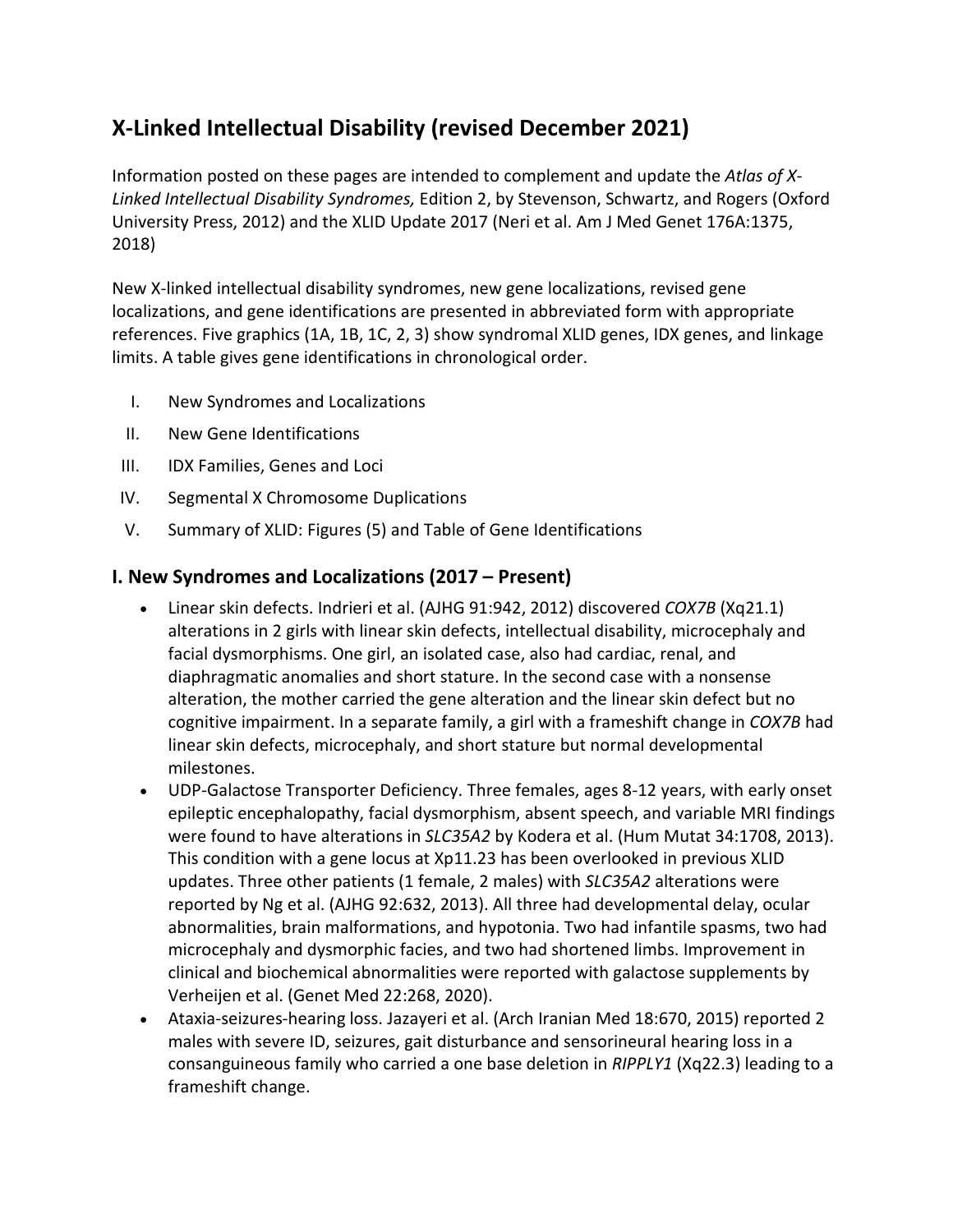- Basilicata-Aktar syndrome. Basilicata et al. (Nat Genet 50:1442, 2018) described a syndrome of facial dysmorphism, hypotonia, developmental delay/intellectual disability, autism, feeding difficulties and progressive spasticity in 16 individuals associated with alterations in *MSL3*. Additional cases and phenotypic expansion have been reported by Brunet et al. (Genet Med 23:384, 2021).
- XLID-spasticity. Hu et al. (Mol Psychiat 21:133, 2016) found a 2 bp deletion in *CDK16* (Xp11.3) in 4 males with ID and spastic diplegia in a single kindred.
- XLID-Faciogenital. Vaidyanathan et al. (J Biol Chem 292:8948, 2017) reported a missense variant in *OGT* (Xq13) in three males in a family with genital anomalies (hypospadias, small testes), fifth finger clinodactyly and variable craniofacial features (microcephaly, frontal upsweep, synophrys, open mouth).
- Isoleucine Degradation Defect HSD10 Deficiency. Su et al. (Metab Brain Dis 32:2063, 2017) reported two boys with missense mutations in *HSD17B10* (Xp11.21). After 8 month and 24 month periods of normal development, they developed seizures and were found to have elevated lactate and lactate/pyruvate ratios and other markers of disturbed isoleucine degradation. The gene encodes a mitochondrial enzyme with multiple metabolic functions. Additional patients have been reported by Zschocke (J Inherit Metab Dis 35:81, 2012, Ensenauer (Ann Neurol 51:656, 2002), Perez-Cerda et al. (Pediatr Res 58:488, 2015) and others.
- GABRA3-related seizures. Niturad et al. (Brain 140:2879, 2017) identified 7 families in which alterations in *GABRA3* (Xq28) were present. In family 1 from a cohort of 15 families with epilepsy, 2 males had a variety of pharmacoresistant seizures and severe ID and 2 females with less severe seizures and learning problems. In family 2 from the 480 families in the EURO-MRX consortium, three of four males with a missense variant in *GABRA3* had intellectual disabilities of variable degree, two had seizures and one was asymptomatic. Female carriers had absence seizures. In family 3 from a cohort of patients with seizures (198), ID (299) or both (103), a microduplication encompassing exons 1-3 of *GABRA3*, was found in one male with epilepsy and borderline intellectual function. A single female from family 4 and family 5 with seizures and mild-moderate ID were found to have de novo missense variants in *GABRA3* in a diagnostic sequencing effort. A variant of uncertain significance was found in one of 2 brothers in family 6 with autism and severe ID but no seizures. In family 7 from a cohort of 238 families with generalized genetic epilepsy, a missense variant was found in a female and her unaffected mother. Her sister and father who also had epilepsy did not carry the *GABRA3* variant.
- Galloway-Mowat syndrome 2. Braun et al. (Nat Genet 49:1529, 2017) reported alterations in *LAGE3* (Xq28) in 4 males from 3 kindreds with delayed development, microcephaly, gyral brain anomalies, minor facial dysmorphism, renal disease, and early childhood lethality. Carrier mothers were not affected and showed skewed Xinactivation.
- Osteopathia striata congenita with cranial sclerosis. Females with osteopathia striata may have mild learning disabilities in addition to macrocephaly, cleft palate, hearing loss, and sclerosis of the long bones and calvaria. The condition is generally lethal in males during the fetal or neonatal periods. More significant developmental delay has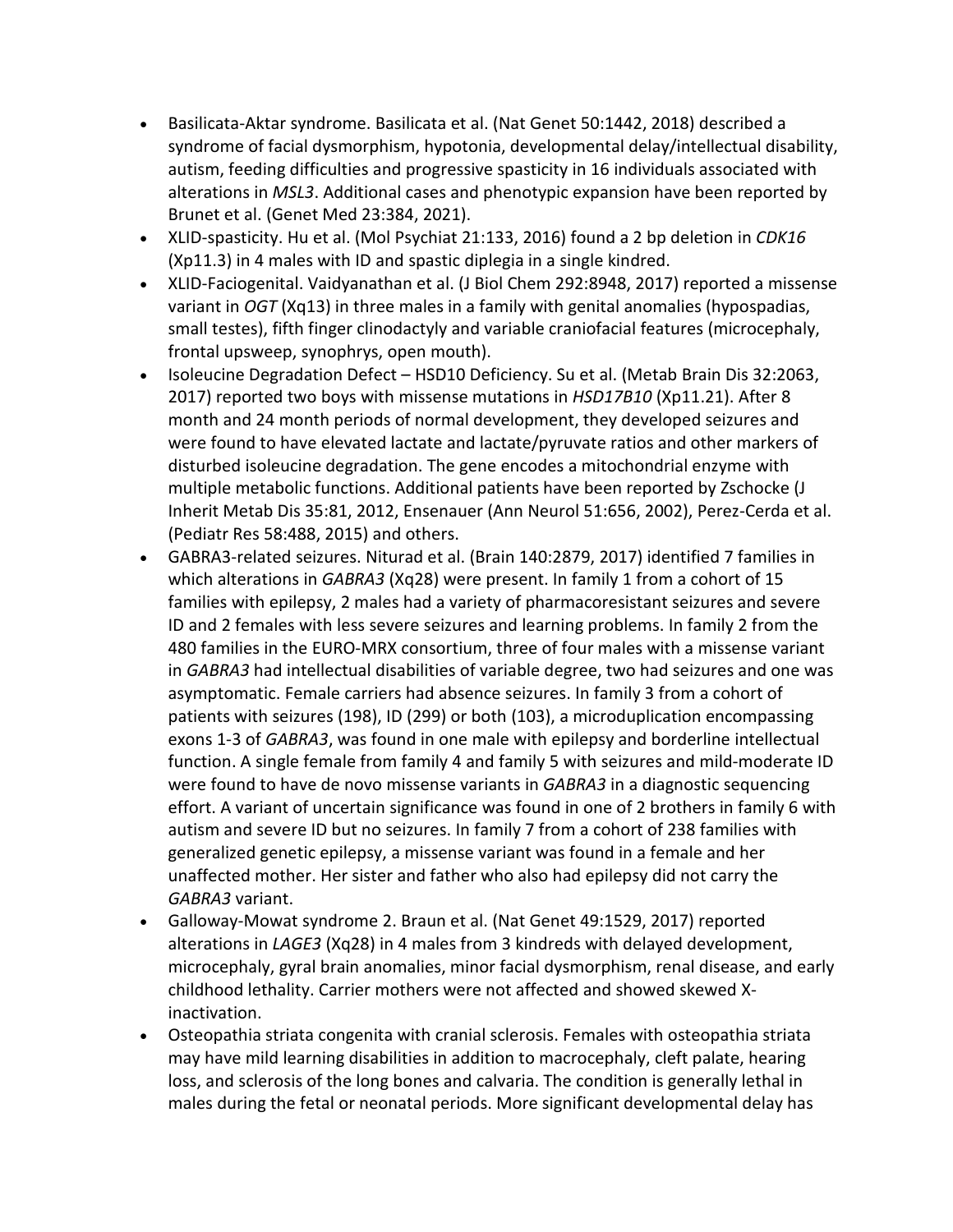been noted among surviving males (Hague et al. AJMG 173A:1931, 2017; Holman et al. AJMG 155A:2397, 2011; Joseph et al. J Clin Endc Med 95:1506, 2016; Lazar et al. J Bone Mineral Res 14:152, 1999). The associated gene is *AMER1* located in Xq11.2; surviving males typically have mosaicism for the gene alteration.

- XLID-Craniofacioskeletal Syndrome. Ten males from eight families with Marfanoid habitus, dysmorphic facies, hypotonia, and developmental delay/intellectual disability were found to have missense variants in *NKAP*, a gene in Xq24 that is involved in transcriptional regulation (AJHG 105:987, 2019).
- XLID-autism-dysmorphic features. Shukla et al. (ASMG 179A:870, 2019) reported missense variants in the *BCORL1* gene (Xq26.1) in 5 males from 3 families with autism spectrum disorder, variable ID (1 mild, 3 severe), seizures (3), hypotonia (2), and variable craniofacial findings (macrocephaly in 2, tall forehead in 4, hypertelorism in 3, downslanting palpebral fissures in 2, and dysmorphic ears in 3).
- Keipert syndrome. Amor et al. (AJHG 104:914, 2019) found a *GPC4* variant (Xq26.1) in the original kindred with Keipert syndrome (craniofacial and digital anomalies, sensorineural hearing loss and variable learning disability) and three additional kindreds. The craniofacial features were macrocephaly, prominent forehead, midface flattening, hypertelorism, broad nose, downturned corners of the mouth, prominent lips and simple or low set ears. Brachydactyly, clinodactyly, broad thumbs and broad halluces were present in over half of the cases described. Intellectual disability or borderline cognitive function was present in 8 of the ten cases.
- XLID-mitochondrial myopathy. Benincá et al. (J Med Genet 2020) reported a missense variant in *APOO* (Xp22.1) in 3 females and 5 males in three generations of kindred with muscle weakness, neurologic signs and elevated blood lactate. The most severely affected was a male with hypotonia, dysautonomia, recurrent infections, cognitive impairment and autistic behavior.
- XLID-Trigonocephaly. Seven males with intellectual disability in five different Japanese families were reported to have a missense alteration in *PJA1* in Xq13.1 (Ann Clin Transl Neurology 7:1117, 2020). Six had autistic manifestations and five had trigonocephaly. In one family, the maternal grandfather, who did not have developmental abnormalities, also carried the missense change (p.R376C), calling into question the pathogenicity of the variant.
- XLID-hydrocephaly plus. Tripolszki (Clin Genet 99:303, 2021) described a family with 13 affected males in 3 generations with IUGR, hydrocephaly, hypotonia, short stature, visual impairment, cardiac defects, hypospadias and severe developmental delay. Most affected males died in infancy of sepsis. Female carriers were asymptomatic. The syndrome is caused by a missense alteration in *OTUD5* (Xp11.23). The gene has a deubiquitination function. Two prior males with de novo missense alterations reported by Beck et al. (bioRXIV 2020) had a similar phenotype with early lethality but did not have hydrocephaly.
- Ionasescu type CMT has been removed from consideration as an XLID entity based on the occurrence of ID in only 2 of the 5 males in family 1 and in none of the males in families 2 and 3 of Ionasescu et al (ASHG 48:1075, 1991).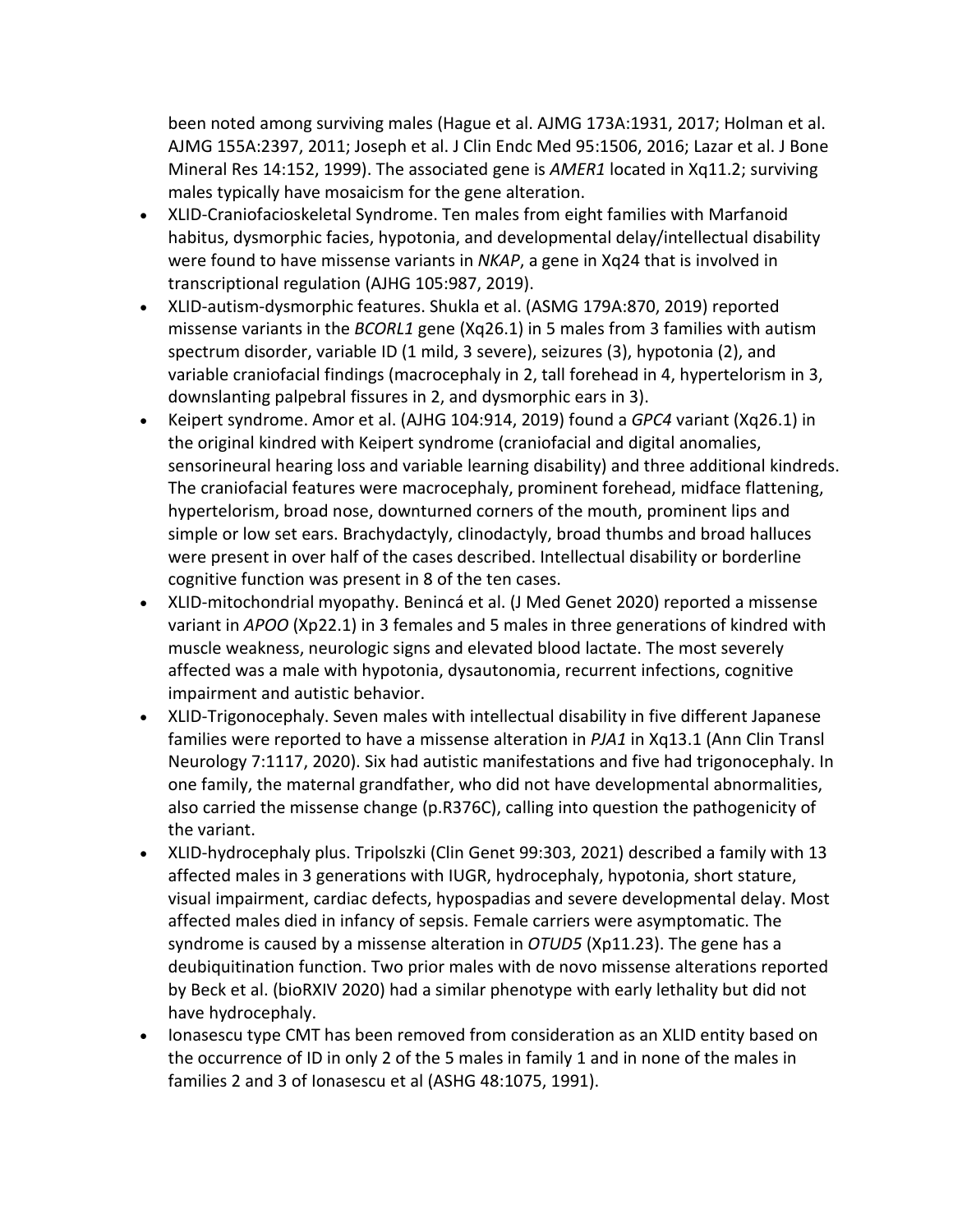## **II. New Gene Identifications (2017 – Present)**

- *AMER1*. Alterations in *AMER1* (Xq11.2) cause osteopathia striata with cranial sclerosis, an X-linked dominant skeletal dysplasia. Although most cases reported are female, the males identified tend to be more severely affected with macrocephaly and craniofacial malformations including clefting and, in some cases, developmental delay or intellectual disability (Clin Genet 83:251, 2013).
- *APOO*. A variable phenotype with muscle weakness, neurological signs and increased blood lactate was expressed in three females and five males in three generations having a missense variant in *APOO* (Benincá et al. J Med Genet 2020, online ahead of print). The most severely affected included a male who also had hypotonia, dysautonomia, recurrent infections, cognitive impairment and autistic behavior. The gene, located in Xp22.11, may be involved in the maintenance and assembly of the inner mitochondrial membrane.
- *BCORL1*. Two brothers with severe intellectual disability, coarse facies and hypotonia were reported in association with a missense mutation in *BCORL1* (J Med Genet 50:802, 2013). The gene, located in Xq25-q26.1, functions as a transcriptional corepressor. Five additional males in three families were reported by Shukla et al. (AJMG 179A:820, 2019).
- *CDK16*. The gene, located in Xp11.3 encodes a protein kinase which acts as cell cycle regulator. In a study based on massive parallel sequencing of all X chromosome exons of 405 families with unresolved XLID, a dinucleotide deletion causing a premature stop codon was found in one family with four affected male cousins (Hu et al. Mol Psychiatry 21:133-148, 2016).
- *COX7B.* The protein encoded by this gene, located in Xq21.1, is a subunit of the cytochrome oxidase complex. Mutations in the gene have been found in females with MIDAS syndrome (Indrieri A et al. Am J Hum Genet 91:942-9, 2012).
- *CSTF2*. Four males from a single kindred with mild intellectual disability primarily affecting communication skills have been associated with a missense variant in *CSTF2*  (Nucleic Acids Res 48:9804, 2020). The gene, in Xq22.1, encodes an RNA binding protein that is involved in mRNA cleavage and polyadenylation.
- *CXorf56*. A single large family with mild nonsyndromal XLID (IDX107) and behavioral problems has been reported with a 2 base pair deletion of *CXorf56*. Verkerk et al. (Eur J Hum Genet 36:552, 2018) reported this candidate XLID gene. The causative role of alterations in CXorf56 was confirmed in two families by Rocha et al. (EJHG 28:367, 2020).
- *FAM50A.* The family reported by Armfield et al. (AJMG 85:236, 1995) has been found to have a missense variant in *FAM50A* (Lee et al. Nat Comm 11:3698, 2020). The gene locates to Xq28 and the protein is a member of the spliceosome complex. Four other unrelated males were presented.
- *GABRA3*. The gene, located in Xq28, encodes the GABA receptor A3. Five missense variants and one microduplication were detected in four families and two sporadic cases presenting with a range of epileptic seizure types, a varying degree of intellectual disability and developmental delay, sometimes with dysmorphic features or nystagmus. Overall, males were more severely affected and there were three asymptomatic female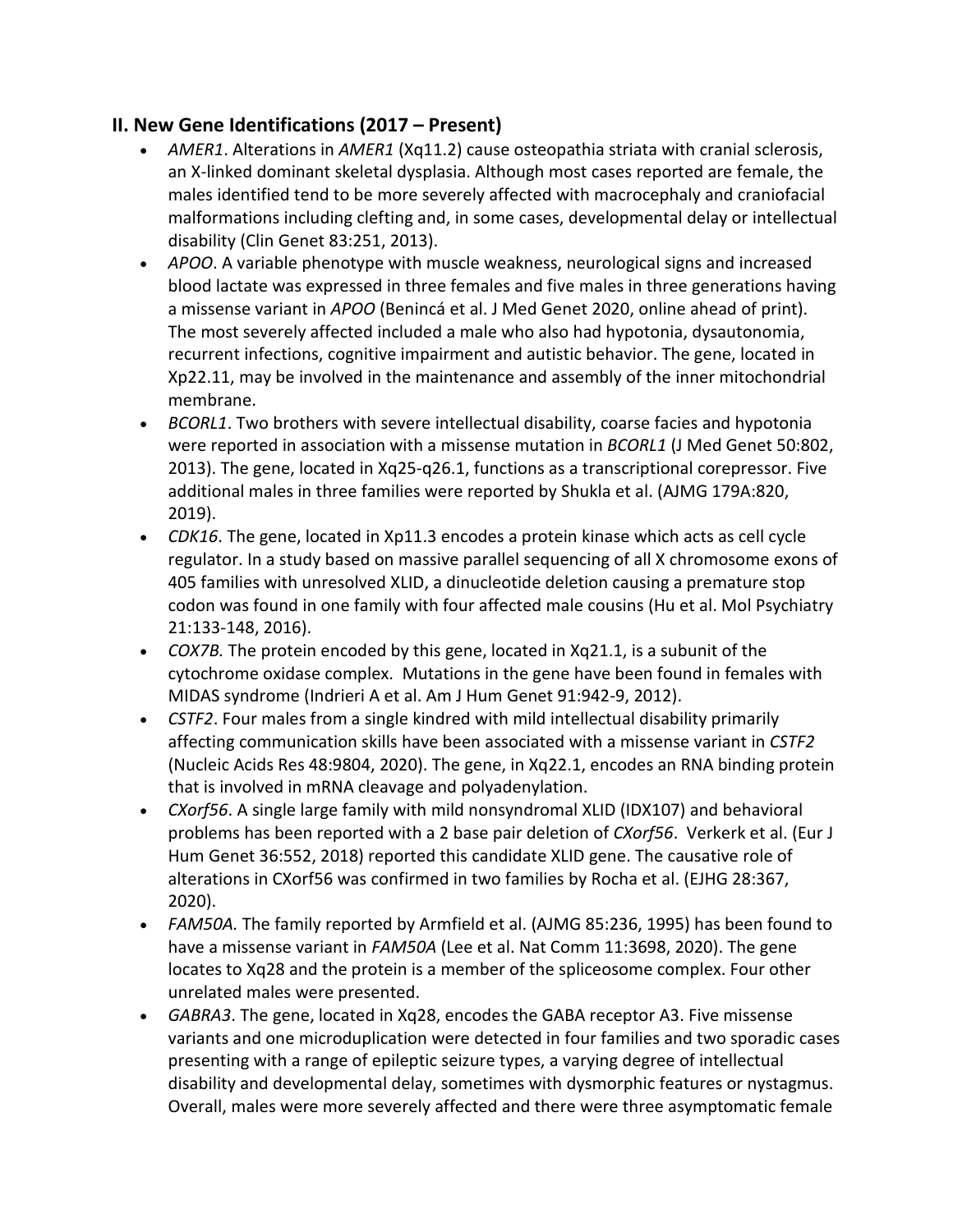mutation carriers compared to only one male without a clinical phenotype. (Niturad et al. Brain 140:2879-2894, 2017).

- *GPC4.* Located in Xq26.2, the protein of *Glypican-4* is a heparan sulfate proteoglycan located on the cell surface. Amor et al. (Am J Hum Genet 104:914; 2019) described a truncating mutation in *GPC4* that was associated with Keipert syndrome (OMIM #301026) in an Australian family. In follow-up studies, they identified additional truncating mutations in seven males in five families.
- *GPKOW*. Carroll et al. (EJHG 25:1078, 2017) reported 5 males in a single family with a male lethal syndrome with IUGR and microcephaly. Only one male was available and showed a splice site variant in *GPKOW*.
- *GRASP1.* Mutations in *GRASP1* which encodes a neuron-specific endosomal protein have been reported in two families (Chiu et al. Neuron 93:1405, 2017). Two males in the first family had severe ID, short stature and spastic paraplegia. The gene is located at Xp11.23.
- *HMGB3*. One male in a family with microphthalmia type 13 was found to have a truncating sequence variant (2 bp insertion) in *HMGB3*, located in Xq28 (Scott et al. JAMA Ophthalmol 132:1215, 2014). The male was a member of the kindred with 4 affected males reported by Goldberg and McKusick (Am J Ophthal 71:1128, 1971).
- *HS6ST2.* Male twins with a missense mutation in the *HS6ST2* gene (Xq26.2) which encodes a heparan sulfate sulfotransferase reported by Paganini et al. [\(Clin Genet](https://www.ncbi.nlm.nih.gov/pubmed/?term=paganini+leda%2C+2018%2C+HS6ST2)  [95:368-374,](https://www.ncbi.nlm.nih.gov/pubmed/?term=paganini+leda%2C+2018%2C+HS6ST2) 2019) showed severe ID, seizures, ventricular enlargement, myopia, chorioretinopathy, and some facial dysmorphism.
- *HSD17B10.* Mutations in HSD17B10, which encodes with multiple metabolic functions have been associated with neurodeterioration and seizures after variable periods of normal development (Su et al. Metab Brain Dis 32:2063, 2017). The gene is located in Xp11.22.
- *LAGE3*. The gene, located in Xq28, encodes a subunit of the highly conserved kinase, endopeptidase, and other proteins of small size (KEOPS) complex, that regulates the second biosynthetic step in the formation of N-6-threonylcarbamoyladenosine (t6A) in the cytosol. This gene is responsible for the X-linked variant of the Galloway-Mowat syndrome (OMIM 301006) consisting of nephrotic syndrome, microcephaly, gyral abnormalities, delayed psychomotor development (Braun et al. Nature Genet 49:1529- 1538, 2017).
- *MSL3*. Alterations in *MSL3* have been identified in males and females with developmental delay/intellectual disability, autism, hypotonia, macrocephaly, facial dysmorphism, hearing deficit, feeding/GI symptoms and cerebellar vermis hypoplasia. (Basilicata et al. Nat Genet 50:1442, 2017, Brunet et al. Genet Med 23:384,2021). The gene is located at Xp22.2 and encodes a subunit of the chromatin-associated male specific lethal (*MSL*) complex.
- *NAA10*. Graham anophthalmia has been resolved with the finding of sequence alterations in the consensus polyadenylation signal hexamer in the 3'UTR of NAA10 in the original kindred (Graham et al. J Pediatr Genet 12:43, 1991) and in two other kindreds (Johnston et al. J Med Genet 56:444, 2019). This is the first XLID entity known to result from an alteration in the 3'UTR of an X-chromosomal gene.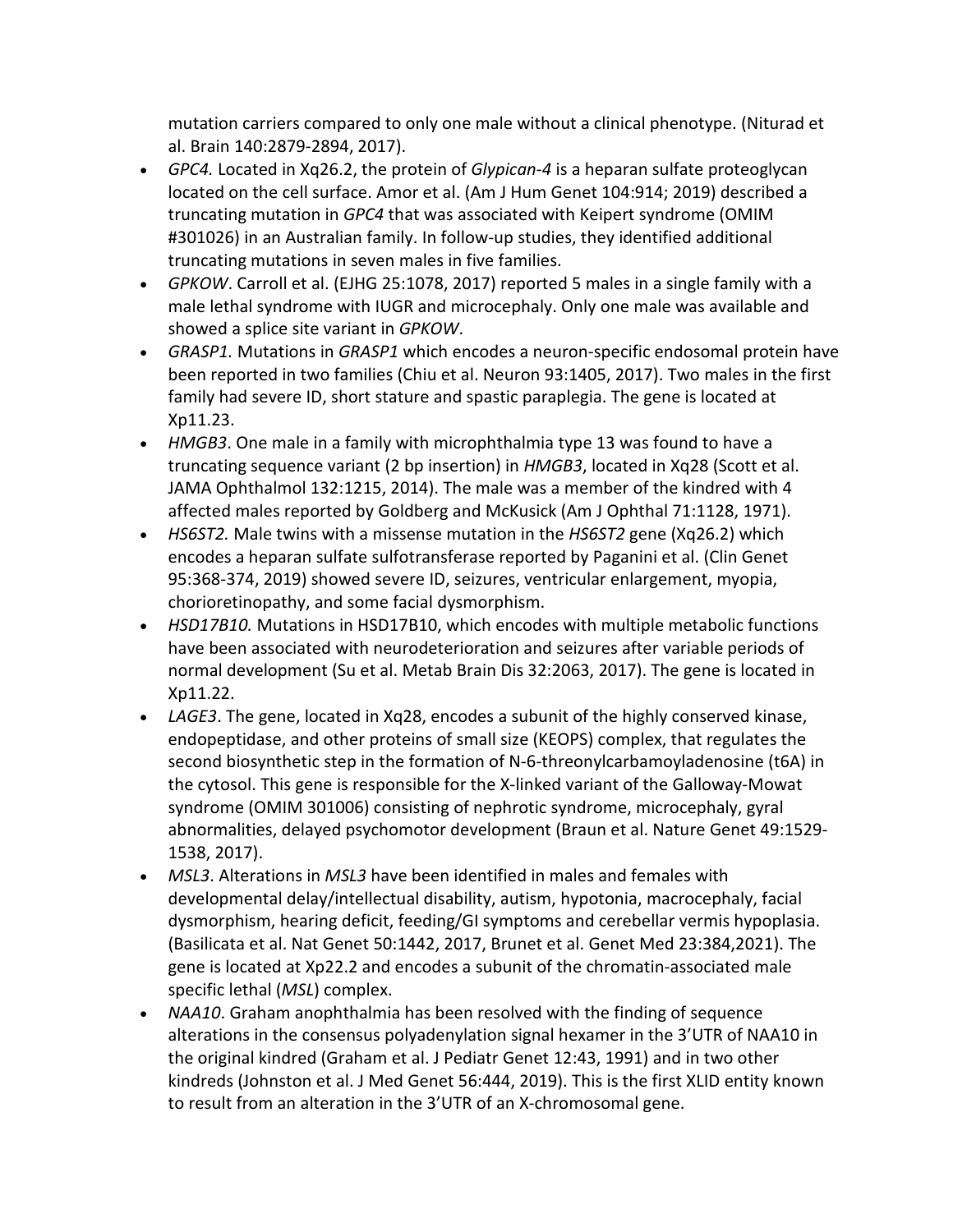- *NKAP*. Intellectual disability has been reported in association with *de novo* and inherited missense variants in *NKAP*, a gene located in Xq24 that plays a role in transcriptional regulation (AJHG 105:987, 2019). In addition to variable intellectual disability, affected males had marfanoid habitus with pectus anomalies and scoliosis, open mouth appearance, short philtrum, midface hypoplasia, and prominent ears.
- *OGT.* Vaidyananthan et al. (JBC 292:8948, 2017) reported three males in one family with a missense mutation in OGT, located in Xq13.1. The gene is involved in posttranslational modification of nuclear and cytosolic proteins. Other cases have been reported by Willems et al. (JBC 292:12621, 2017), Bouazzi et al. (Clin Case Rep 3:604, 2015) and Niranjan et al. (PLoS One 10:e0116454, 2015). Has been assigned to MRX106.
- *OTUD5*. Located in Xp11.23, the gene is a deubiquitinating enzyme that cleaves ubiquitin linkages. A missense variant was identified in a single patient with XLID and another missense variant was found in three male siblings with moderate ID (Kosmicki et al. Nat Genet:49:504, 2017). Recently Tripolszki et al. (Clin Genet 2020) reported a large family with 13 male patients who had a missense variant which segregated in the 10 males they tested. The affected males presented with an apparent syndrome consisting of low birth weight, short stature, hydrocephalus, hypospadias, severe neurodevelopmental delay and early death.
- *PJA1*. A missense variant in *PJA1* (Xq13.1) has been reported in seven Japanese patients with intellectual disability and hyperactivity, six of whom had autistic traits and five of whom had trigonocephaly (Ann Clin Transl Neurol 7:1117, 2020). The p.R376C variant was also found in one maternal grandparent who was healthy, introducing concern about the pathogenicity of the variant.
- *POLA1.* Van Esch et al. (AJHG 104:957, 2019) reported 5 families with XLID and missense or splice site variants in *POLA1*. Affected males had microcephaly, short stature, hypogonadism, and variable minor facial manifestations. The gene, located at Xp22.1 p21.3, encodes a subunit of the heterotetrameric DNA polymerase, alpha-primase.
- *RIPPLY1*. The gene, located in Xq22.3, encodes a Ripply protein expressed in somites of zebra fish embryos. In one consanguinous family two brothers with ID carried a deletion of a nucleotide (C) near the end of the 3rd exon resulting in a frameshift change from amino acid position 93 and causing a premature stop codon that affects the protein product, which is a developmental transcription regulator. It is to be noted that this family was recruited in a search of new autosomal recessive ID genes (Jazayeri et al. Arch Iranian Medicine 18:670-682, 2015).
- *SLC35A2*. This XLID gene, which encodes a UPD-galactose transporter, has been missed in prior XLID updates. The gene alterations (frameshift and missense) lead to galactosedeficient glycoproteins, thus adding to the number of X-linked disorders of glycosylation (Kodera at al. Hum Mutat 34:1208, 2013, Ng et al. AJHG 92:632, 2013).
- *SLC9A7*. Khayat et al. (Hum Mol Genet 28:598, 2019) reported 2 unrelated families with the same missense variant in *SLC9A7*. The gene located at Xp11.3, encodes an alkali cation (Na+, K+)/proton (H+) exchange factor that resides in the Golgi. Affected males had variable ID, hypotonia, brisk reflexes, muscle weakness, and bilateral clinodactyly. The authors considered the disorder to be nonsyndromal (IDX108).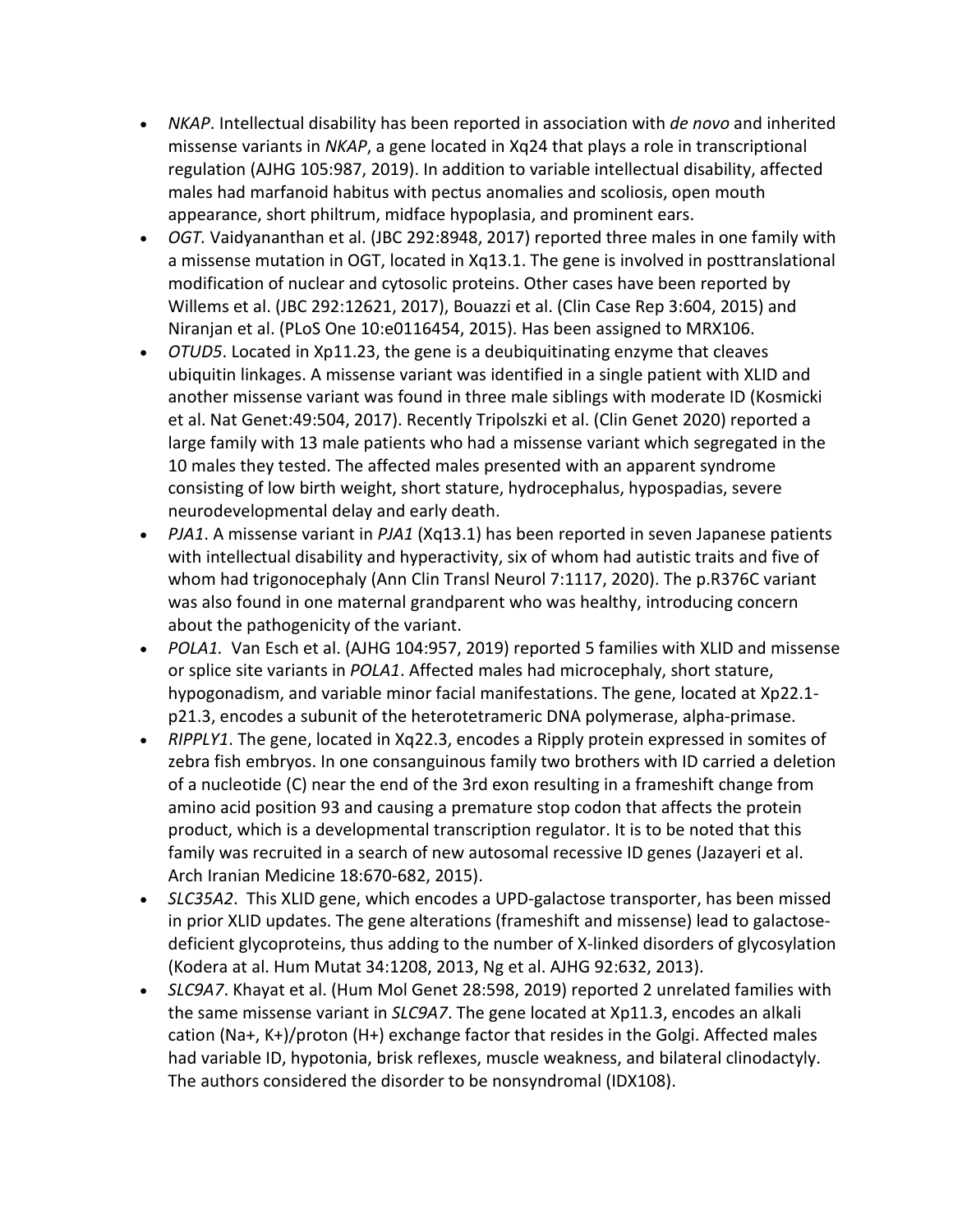- *TFE3*. Lehalle et al. (J Med Genet 57:808, 2020) reported 17 individuals (12 females) with pigmentary mosaicism, severe intellectual disability, epilepsy, growth impairment and facial dysmorphism with coarse face, thick lips and full cheeks. They suggest storage-like features but give no evidence for storage.
- *USP9X*. Homan et al. (Am J Hum Genet 94:470, 2014) reported 2 missense and one truncating mutation in *USP9X,* located at Xp11.4, in 3 families with XLID. The ID was mild to moderate, hypotonia was present in the 5 males studied, but all other findings were inconsistent. IDX99 has been assigned for the entity.
- *ZFP92*. Schwartz et al. (ASHG Annual Meeting 2018, San Diego) reported a family with a missense mutation and a single male with a deletion in *ZFP92* (Xq28). The four males had ID, hypotonia, and behavioral problems.

# **Candidate XLID Genes**

- *EFNB1*. The *EFNB1* gene (Xq12) is associated with craniofrontonasal syndrome, a disorder expressed more completely in females with males usually showing only a widened midface. Intellectual disability in either sex is exceptional and possibly unrelated.
- *FAM120C.* This gene is an unannotated open reading frame located in Xp11.22. Its association with XLID is based on circumstantial evidence: a deletion in a patient with ASD and its presumed involvement with the FMRP complex (De Wolf et al. Am J Med Genet 160A:3035-41, 2014).
- *GSPT2.* This gene, located in Xp11.22, binds GTP. It plays a role in the G1- to S-phase transition in the cell cycle. The association of the gene with XLID is based on its presence in deletions in Xp11.22 which also include at least three other genes (Grau et al. PLoS One 12:e0175962, 2017). No concrete evidence was presented specifically linking *GSPT2* to the XLID in the patients.
- *ITIH6.* This gene is located in Xp11.22 and was previously known as *ITIH5L*. It is a candidate XLID gene based on a single report of a variant being present in a Saudi family with ASD (Al-Mabarak et al. Sci Rep. July 18:7(1):5679, 2017).
- *MAGED2.* Mutations in *MAGED2*, located in Xp11, causes Bartter syndrome Type 5 (BARTS5; OMIM #300971), which is an antenatal, transient form of the syndrome. Although BARTS5 can be lethal because of prematurity, polyhydramnios and postnatal renal salt wasting, there have been no reports of ID in affected males.
- *NDUFB11*. The gene, located in Xp11.3, encodes a component of mitochondrial complex I. Complex I catalyzes the first step in the electron transport chain, the transfer of 2 electrons from NADH to ubiquinone, coupled to the translocation of 4 protons across the membrane. Mutations in *NDUFB11* cause microphthalmia with linear skin defects syndrome. One affected girl was also found to have severe psychomotor delay (van Rahden et al. AJHG 96: 640-650, 2015).
- *PLXNA3*. Steele et al. (Pediatr Nuerol 126:65, 2022) reported 14 boys with variable ID, ASD, and missense alterations in PLXNA3, a gene in Xq28 that encodes a plexin receptor in fetal brains. Six patients had seizures and most had fine motor dyspraxia, ADHD and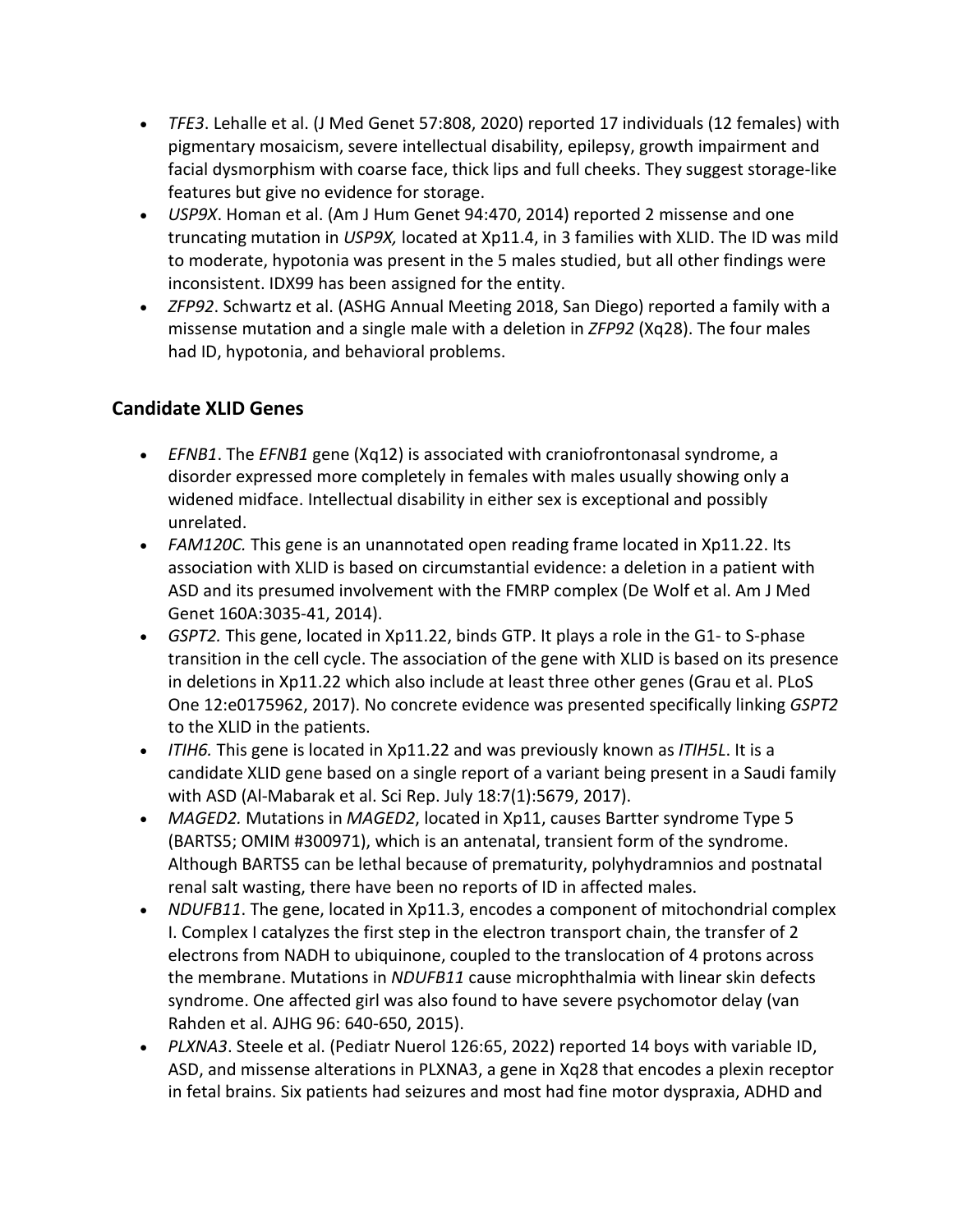aggressive behavior. Two other males had been previously reported by Athanasakis et al. (AJMG 1640:170, 2014).

- *PNPLA4* and *HDHD1*. Labonne et al. (J Clin Med 9:274, 2020) reviewed five microdeletions in Xp22.31 in males with developmental delay or intellectual disability and ichthyosis. Three had craniofacial anomalies, two had seizures, and one had hearing loss. The five microdeletions include *HDHD1* and four included *PNPLA4*, two genes highly expressed in brain and which the authors considered as candidate XLID genes. Microduplications incorporating the two genes have also been reported with developmental delay/intellectual disability. *VCX3A* has also been considered to be a candidate XLID gene located in deletions in this Xq22.31 region (AJHG 67:563, 2000).
- *SMARCA1*. The gene was cloned from a Xq25-q26 deletion derived from a t(X;3) translocation. Its protein product is a transcriptional regulator in yeast. A missense variant (c.G2897T; G966V) was found in one female patient from a cohort of 19 patients with a Rett-like phenotype (Lopes et al. J Med Genet 53:190-199, 2015).

## **III. IDX (formerly MRX) Families, Loci and Genes**

- IDX1: *IQSEC2*, Xp11.2 (Shoubridge et al. Nat Genet 42:486, 2010)
- IDX2: *PQBP1*, Xp22.3 (Kalscheuer et al. Nat Genet 35:313, 2003)
- IDX3: *HCFC1*, Xq28-qter (Gedeon et al. J Med Genet 28:372, 1991; Huang et al. Am J Hum Genet 91:694, 2012)
- IDX4: Xp11.22-Xq21.31 (Arveiler B, et al. AJMG 30:473, 1988)
- IDX5: Xp21.1-Xq21.3 (Samanns C, et al. AJMG 38:224, 1991)
- IDX6: Xq27 (Kondo I, et al. Cytogenet Cell Genet 58:2071, 1991)
- IDX7: Xp11.23-Xq12 (Jedele KB, et al. AJMG 43:436, 1992)
- IDX8: *DLG3*, Xq13.1 (*unpublished*, Schwartz et al.)
- IDX9: *FTSJ1,* Xp11.23 (Ramser et al. J Med Genet 41:679, 2004)
- IDX10: *IL1RAPL1*, Xp11.4-Xp21.3 (deBrouwer et al. Hum Mutat 28:207, 2007)
- IDX11: Xp11.22-Xp21.3 (Kerr B, et al. AJMG 43:392, 1992)
- IDX12: *THOC2*, Xp21.2-Xq12 (Kumar et al. Am J Hum Genet 97:302, 2015)
- IDX13: *KDM5C*, Xp11.22 (Rujirabanjerd et al. Eur J Hum Genet 18:330, 2010)
- IDX14: *FTSJ1*, Xp11.22-Xq12 (Gendrot C, et al. Clin Genet 45:145, 1994; Toutain A, personal communication 2021))
- IDX15: *CLCN4, Xp*22.2 (Hu et al. Mol Psychiat, Feb 2015).
- IDX16: *MECP2,* Xq28 (Couvert et al. Hum Mol Genet 15:941, 2002)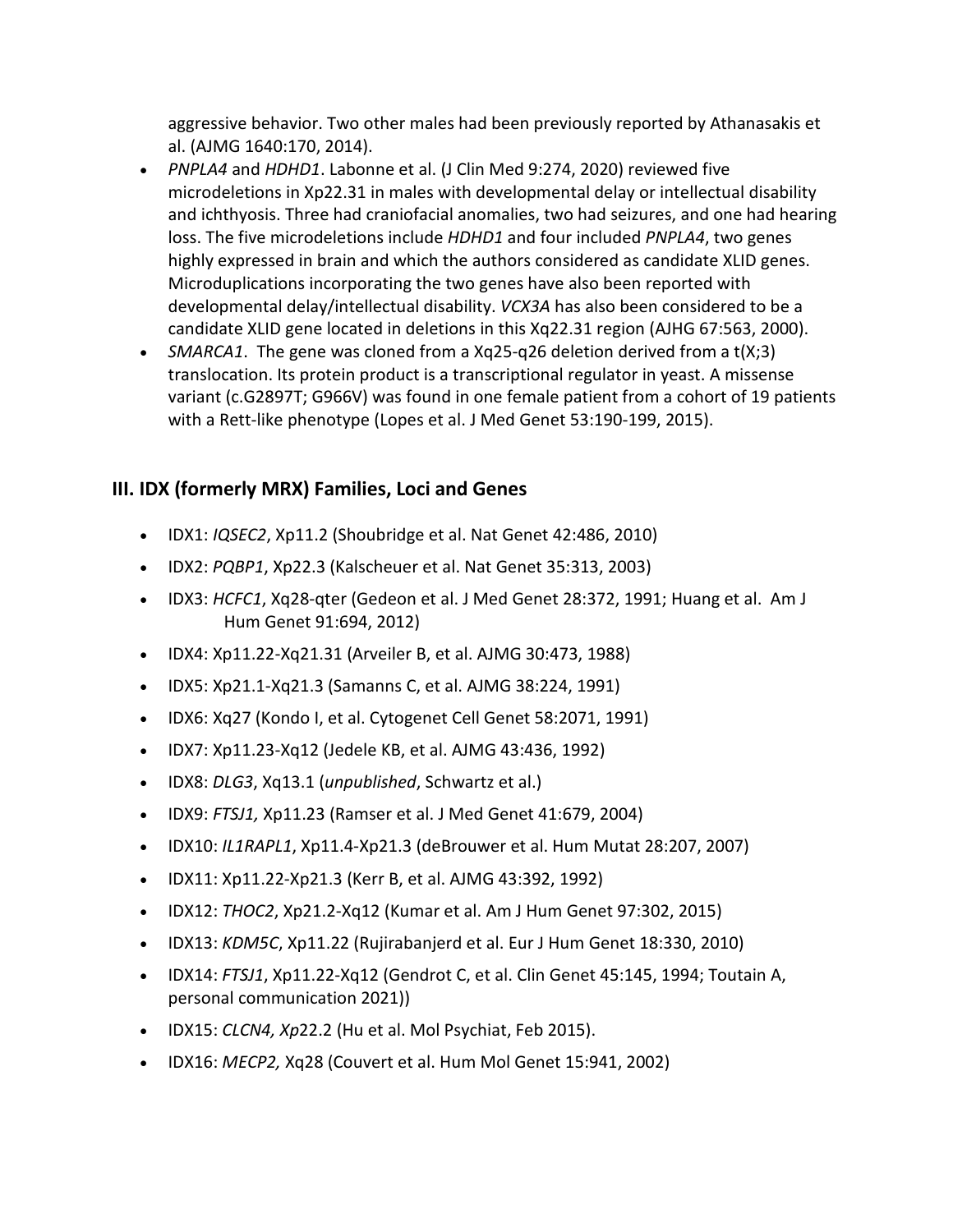- IDX17: Duplication of Xp11.22 *RIBC1, HSD17B10*, and *HUWE1* (Froyen et al. Am J Hum Genet 82:432, 2008)
- IDX18: *IQSEC2*, Xp11.2 (Shoubridge et al. Nat Genet 42:486, 2010)
- IDX19: *RPS6KA3* (RSK2), Xp22.2-Xp22.1 (Merienne et al. Nat Genet 22:13, 1999)
- IDX20: Not published as of  $12/1/2021$ , Xp21.1-Xq23 (Lazzarini A, et al. AJMG 57:552, 1995; Kooy F., *personal communication,* 2021)
- IDX21: *IL1RAPL1*, Xp22.1 (Tabolacci et al. Am J Med Genet 140A:482, 2006)
- IDX22: *SLC16A2*, Xp13.2 (Maranduba et al., J Med Genet 43:457, 2006)
- IDX23: Xq23-Xq24 (Gregg RG, et al. Hum Mol Genet 5:411, 1996)
- IDX24: Xp22.2-Xp22.3 (Martinez F, et al. AJMG 55:387, 1995)
- IDX25: *SLC6A8*, Xq27.3 (*unpublished*, Friez 2019)
- IDX26: Xp11.4-Xq23 (Robledo R, et al. AJMG 64:107, 1996)
- IDX27: *PQBP1*, Xq24-Xq27.1
- IDX28: Xq27.3-qter (Holinski-Feder E, et al. AJMG 64:125, 1996)
- IDX29: *ARX*, Xp22.13 (Stepp et al. MBC Med Genet 6:16, 2005)
- IDX30: *PAK3,* Xq21.3-Xq24 (Allen et al. Nat Genet 20:25, 1998)
- IDX31: Duplication of Xp11.22 *RIBC1, HSD17B10*, and *HUWE1* (Froyen et al. Am J Hum Genet 82:432, 2008)
- IDX32: *ARX,* Xp22.13 (Stepp et al. MBC Med Genet 6:16, 2005)
- IDX33: *ARX,* Xp22.13 (Stepp et al. MBC Med Genet 6:16, 2005)
- IDX34: *IL1RAPL1*, Xp22.1 (Raeymaekers et al. Am J Med Genet 64:16, 1996)
- IDX35: *THOC2*, Xq21.3-Xq26 (Kumar et al. Am J Hum Genet 97:302, 2015)
- IDX36: *ARX*, Xp22.13 (Frints et al. Am J Med Genet 112:427, 2002)
- IDX37: Xp22.31-Xp22.32 (Bar-David S, et al. AJMG, 64:83, 1996)
- IDX38: *ARX,* Xp22.13 (Stepp et al. MBC Med Genet 6:16, 2005)
- IDX39: Xp11 (Teboul M, et al. J Genet Hum 37:179, 1989)
- IDX40: Contiguous Gene Deletion, Xq28 (May et al. 1995; van der Maarel et al. 1995)
- IDX41: *GDI1,* Xq28 (Bienvenu et al. Hum Mol Genet 7:1311, 1998)
- IDX42: Xq26 (Holinski-Feder E, et al. Eighth International Workshop on Fragile X and X-Linked Mental Retardation. Picton, Canada, 1997)
- IDX43: *ARX*, Xp22.13 (Bienvenu et al, Hum Mol Genet 11:981, 2002)
- IDX44: *FTSJ1,* Xp11.23 (Freude et al. Am J Hum Genet 75:305, 2004)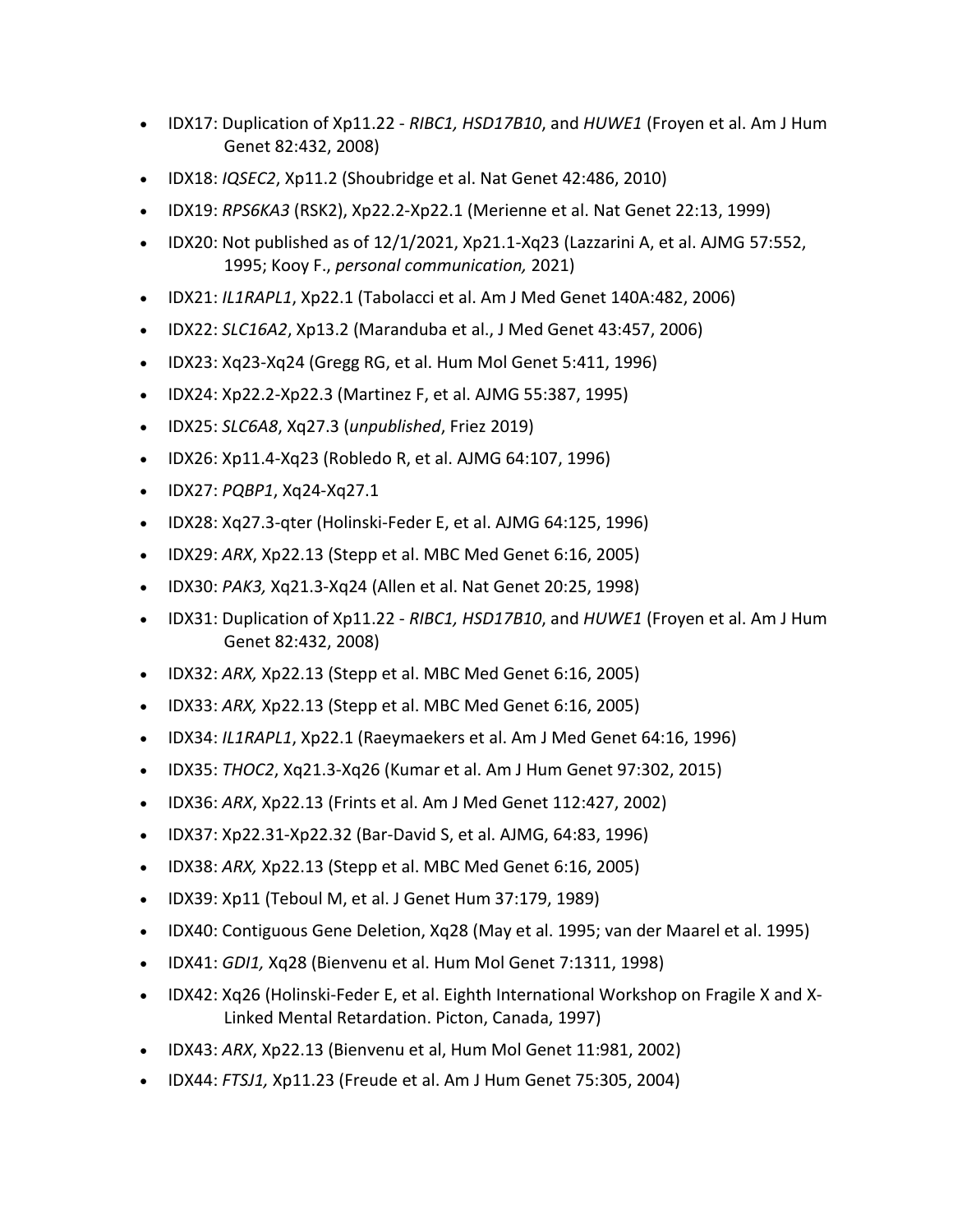- IDX45: *ZNF81,* Xp22.1-Xp11 (Kleefstra et al. J Med Genet 41:394, 2004)
- IDX46: *ARHGEF6*, Xq26 (Kutsche et al. Nat Genet 26:247, 2000)
- IDX47: *PAK3,* Xq21.3-Xq24 (Bienvenu et al. Am J Med Genet 93:294, 2000)
- IDX48: *GDI1,* Xq28 (D'Adamo et al. Nat Genet 19:134, 1998, Bienvenu et al. Hum Mol Genet 7:1311, 1998)
- IDX49: *CLCN4,* Xp22.2 (Palmer et al. Mol Psychiatric, 2015)
- IDX50: *SYN1*, Xp11.4-p11.21 (*not published, pathogenicity?)*
- IDX51: Xp11.4-p11.3 (Claes et al. AJMG 85:283, 1999)
- IDX52: *ARX*, Xp11.21-q21.32 (DeBrouwer 2019, not published)
- IDX53: Xq22.2-q26 (Ahmad W, et al. AJHG 61:A265, 1997)
- IDX54: *ARX*, Xp22.13 (Bienvenu et al. Hum Mol Genet 11:981, 2002)
- IDX55: *PQBP1*, Xp11.2 (Kalscheuer et al. Nat Genet 35:313, 2003)
- IDX56: Xp21.1-p11.21 (Withdrawn by HUGO, 2019)
- IDX57: Xq24-q25 (Holinski-Feder E, et al. Eighth International Workshop on Fragile X and X-Linked Mental Retardation. Picton, Canada, 1997)
- IDX58: *TM4SF2 (TSPAN7)*, Xp11.4 (Zemni et al. Nat Genet 24:167, 2000)
- IDX59: *AP1S2*, Xp22 (Tarpey et al. Am J Hum Genet 79:1119, 2006)
- IDX60: *OPHN1*, Xq12 (Billuart et al. Nature 392:923, 1998)
- IDX61: *RLIM*, Xq13.1-q25 (Tonne et al. Eur J Hum Gent 23:1652, 2015)
- IDX62: *UPF3B*, Xq24 (Laumonnier et al. Mol Psychiatry 15:767, 2010)
- IDX63: *FACL4*, Xq22 (Meloni et al. Nat Genet 30:436, 2002)
- IDX64: Xq28, *MECP2* dup, same as Pai syndrome (Pai et al. J Med Genet 34:529, 1997; Friez et al. Pediatrics 118:e1687, 2006).
- IDX65: ZNF711, Xp11.3-Xq21.33, (Yntema et al. Am J Med Genet 85:205, 1999; van der Werf et al. Gene 605:92, 2017)
- IDX66: *PAK3*, Xq21.33-q23 (Raynaud, *personal communication*, 2016)
- IDX67: *MED12,* Xq13.1 (Hu et al. Mol Psychiatry 21:133, 2016)
- IDX68: *FACL4*, Xq23 (Longo et al. J Med Genet 40:11, 2003)
- IDX69: Xp11.21-q22.1 (*not published*)
- IDX70: *del SLC25A5*, Xq24 (Vandewalle et al. Hum Genet 132:1177, 2013)
- IDX71: Xq24-q27.1
- IDX72: *RAB39B*, Xq28 (Giannandrea et al. Am J Hum Genet 86:185, 2010)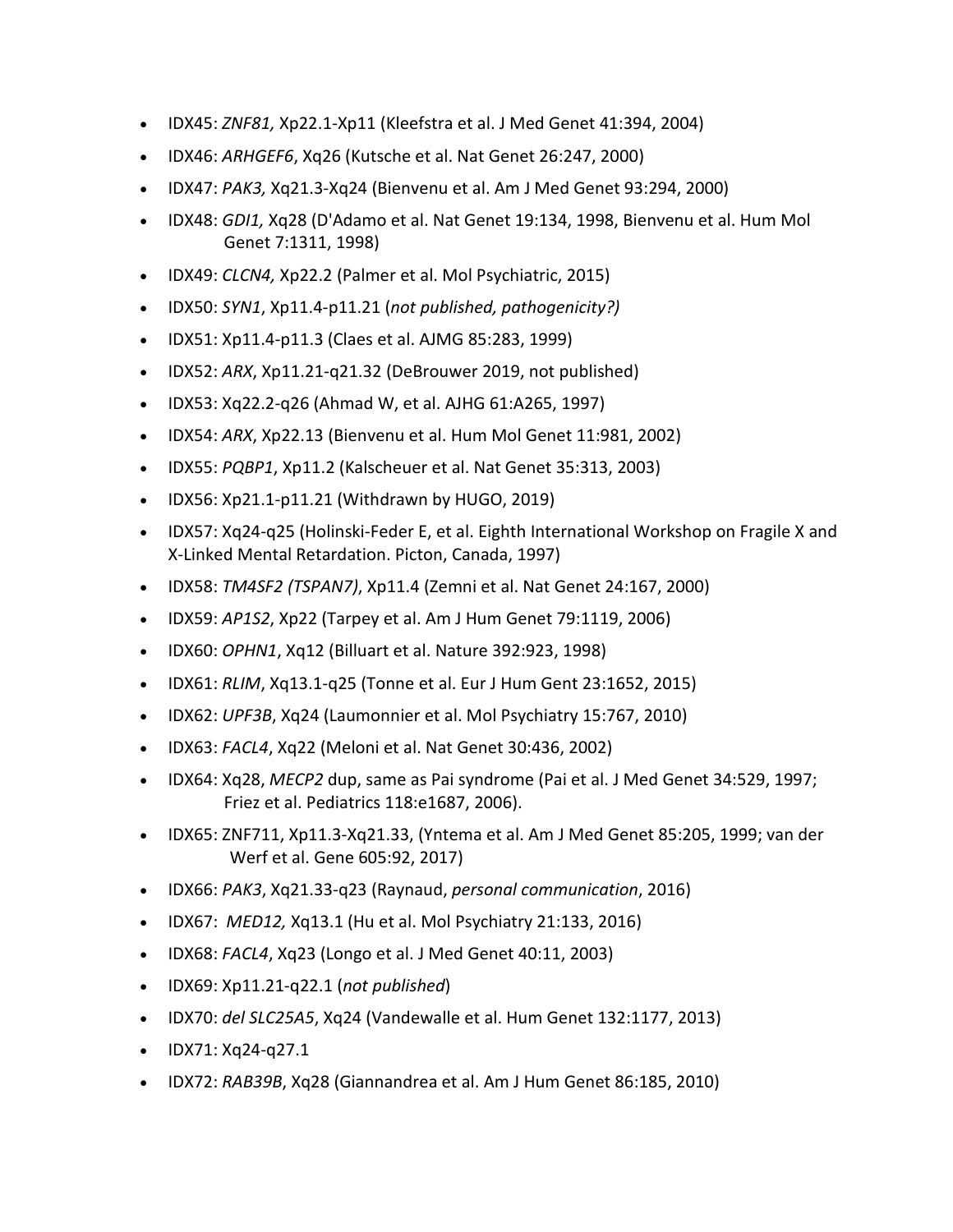- IDX73: Xp22-p21 (Martinez et al. Am J Med Genet 102:200, 2001)
- IDX74: *EFHC2*, Xp11.3-p11.4 (de Brouwer et al. Hum Mut 28:207, 2007)
- IDX75: Xq24-q26 (Caspari et al. Am J Med Genet 93:290, 2000)
- IDX76: *ARX*, Xp22.13 (Bienvenu et al. Hum Mol Genet 11:981, 2002)
- IDX77: Xq12-q21.33 (Sismani et al. Am J Med Genet 122A:46, 2003)
- IDX78: *IQSEC2* (Kalscheuer et al. Front Mol Neurosci 8:85, 2016); Xp11.4-p11.23 (DeVries et al. Am J Med Genet 111:443, 2002)
- IDX79: *MECP2*, Xq28 (Winnepenninckx et al. Hum Mutat 20:249, 2002)
- IDX80: Xq22-q24 (Verot et al. Am J Med Genet 122A:37, 2003)
- IDX81: Xp11.2-Xq12 (Annunziata et al. Am J Med Genet 118A:217, 2003)
- IDX82: *UPF3B*, Xq24-q25 (Martinez et al. AJMGA 131A:170, 2020; Tejada et al. Front Genet 10:1074, 2019)
- IDX83: (*not published*)
- IDX84: Xp11.3-q22.3 (Zhang et al. Am J Med Genet 129A:286, 2004)
- IDX85: *DMD*, Xp21.3-p21.1 (DeBrouwer et al. Hum Mutat 28:207, 2007)
- IDX86: (*not published*)
- IDX87: *ARX*, Xp22.13 (LaPeruta et al. BMC Med Genet 8:25, 2007)
- IDX88: *AGTR2*, Xq24 (Vervoort et al. Science 296:20401, 2002)
- IDX89: *ZNF41*, Xp11.3 (Shoichet et al. Am J Hum Genet 73:1341, 2003)
- IDX90: *DLG3*, Xq13 (Tarpey et al. Am J Hum Genet 75:318, 2004)
- IDX91: t(X:15)(q13.3; cent) in female patient; *ZDHHC15* mutation? (Mansouri et al. Eur J Hum Genet 13:970, 2005)
- IDX92: *ZNF674*, Xp11.3 (Lugtenberg et al. Am J Hum Genet 78:215, 2006)
- IDX93: *BRWD3*, Xq21.1 (Field et al. Am J Hum Genet 81:367, 2007)
- IDX94: *GRIA3*, Xq25 (Wu et al. PNAS 104:18163, 2007)
- IDX95: *MAGT1 (IAP*) Xq21.1 (Molinari et al. Am J Hum Genet 82:1150, 2008)
- IDX96: *SYP*, Xp11.23 (Tarpey et al. Nat Genet 41:535, 2009)
- IDX97: *ZNF711*, Xq21.1 (Tarpey et al. Nat Genet 41:535, 2009; van der Werf et al. Gene 605:92, 2017)
- IDX98: *KIAA2022*, Xq13 (Cantagrel et al. J Med Genet 41:736, 2004; Van Maldergem et al. Hum Mol Genet 22:3306, 2013)
- IDX99: *USP9X*, Xp11.4 (Homan et al. Am J Hum Genet 94:470, 2014)
- IDX100: *KIF4A*, Xq13.1 (Willemsen et al. J Med Genet 51:487, 2014)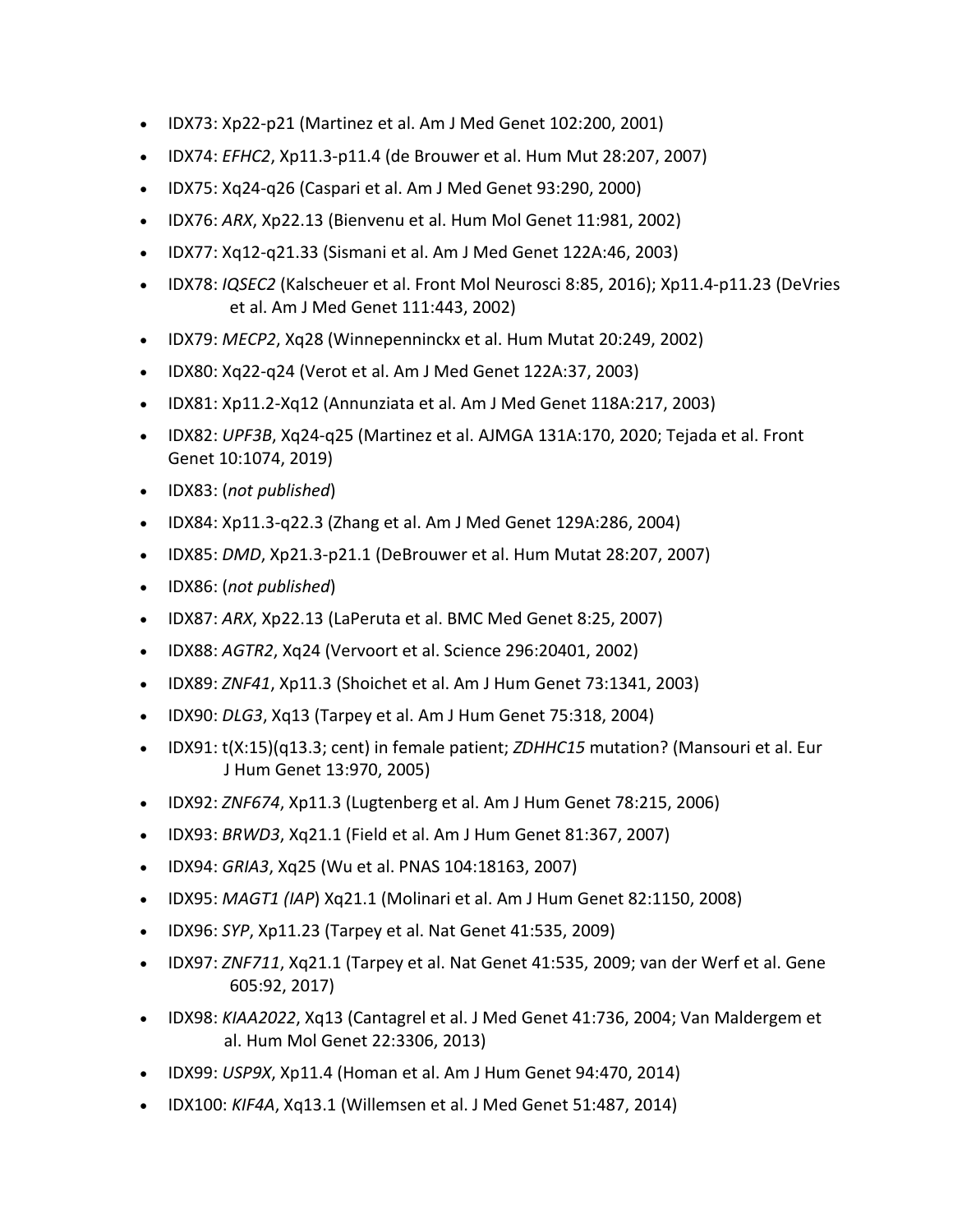- IDX101: *MID2*, Xq22.3 (Geetha et al. Hum Mut 35:41, 2014)
- IDX102: *DDX3X,* Xp11.4 (Snijders Blok et al. Am J Hum Genet 97:343, 2015)
- IDX103: *KLHL15*, Xp22 (Mignon-Ravix et al. AJMG 164A:1991, 2014)
- IDX104: *FRMPD4*, Xp22.2 (Hu et al. Mol Psychiatry 21:133, 2016)
- IDX105: *USP27X*, Xp11.23 (Hu et al. Mol Psychiatry 21:133, 2016)
- IDX106: *OGT*, Xq13.1 (Willems et al. J Biol Chem 292:12621, 2017)
- IDX107: *CXorf56*, Xq24 (Verkerk et al. Eur J Hum Genet 26:552, 2018)
- IDX108: *SLC9A7*, Xp11.3 (Khayat et al. Hum Mol Genet 28:598, 2019)

Other IDX Genes

- *ALG13*
- *NLGN4*
- *CDKL5 (STK9)*
- *ATRX (XNP)*
- *AFF2 (FMR2)*
- *SLC6A8*
- *KLF8*
- *NDUFA1*
- *SRPX2*
- *NLGN3*
- *ZFP92*
- *SIZN1 (ZCCHC12)*

#### **IV. Segmental X Chromosome Duplications** (Updated February 2021)

As of February 2021, 160 genes on the X-chromosome have been associated with X-linked intellectual disability (XLID). The association of 9 of these genes are considered uncertain (Piton et al. AJHG 93:368, 2013). In addition, there are 7 candidate genes awaiting confirmation. Variants in 129 of these genes have been associated with XLID syndromes and 31 exclusively with nonsyndromal XLID (IDX). Duplication of every gene associated with XLID has been identified in one or more individuals. Typically, in these cases, the entire XLID gene is duplicated, often with complete or partial duplication of adjacent genes. Duplication of *KLF8*, the XLID gene on the p arm closest to the centromere also been found only in large duplications that involve the entire p arm (Tuck-Muller et al., Hum Genet 91:395, 1993).